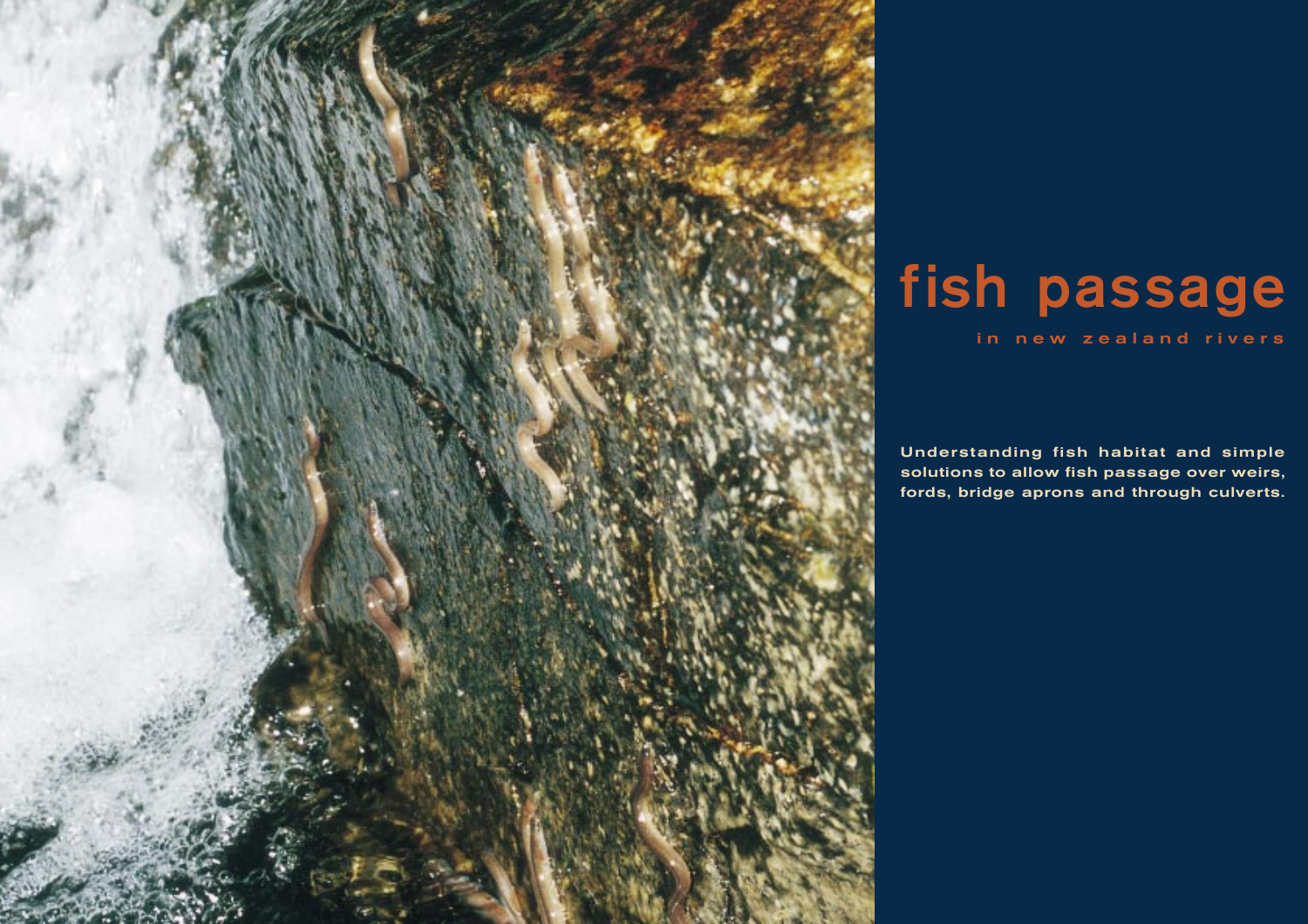

Banded kokopu (Galaxius fasciatus) are one of the five species that make up the whitebait catch.

### Where there is water there are fish

It is surprising where freshwater fish can sometimes be found in New Zealand – from small stream courses hardly big enough to wet your shoes, to steep mountain streams seemingly miles from anywhere. Few people realise that many of these fish have had to journey all the way from the sea at some stage in their life cycle.

Freshwater fish have varying abilities for making their way inland from the sea. Some fish only inhabit streams and wetlands within our coastal lowlands. Other fish are able to penetrate great distances inland, some climbing steep waterfalls in their quest for the ideal place to live. Yet the same species can often be simply prevented from moving upstream by an incorrectly placed road culvert.

In this brochure we look at where migratory freshwater fish are typically found and at ways we can ensure that man-made structures in waterways do not prevent them from reaching these habitats.



Brown trout (Salmo trutta) juvenile takes shelter in a small shallow tributary.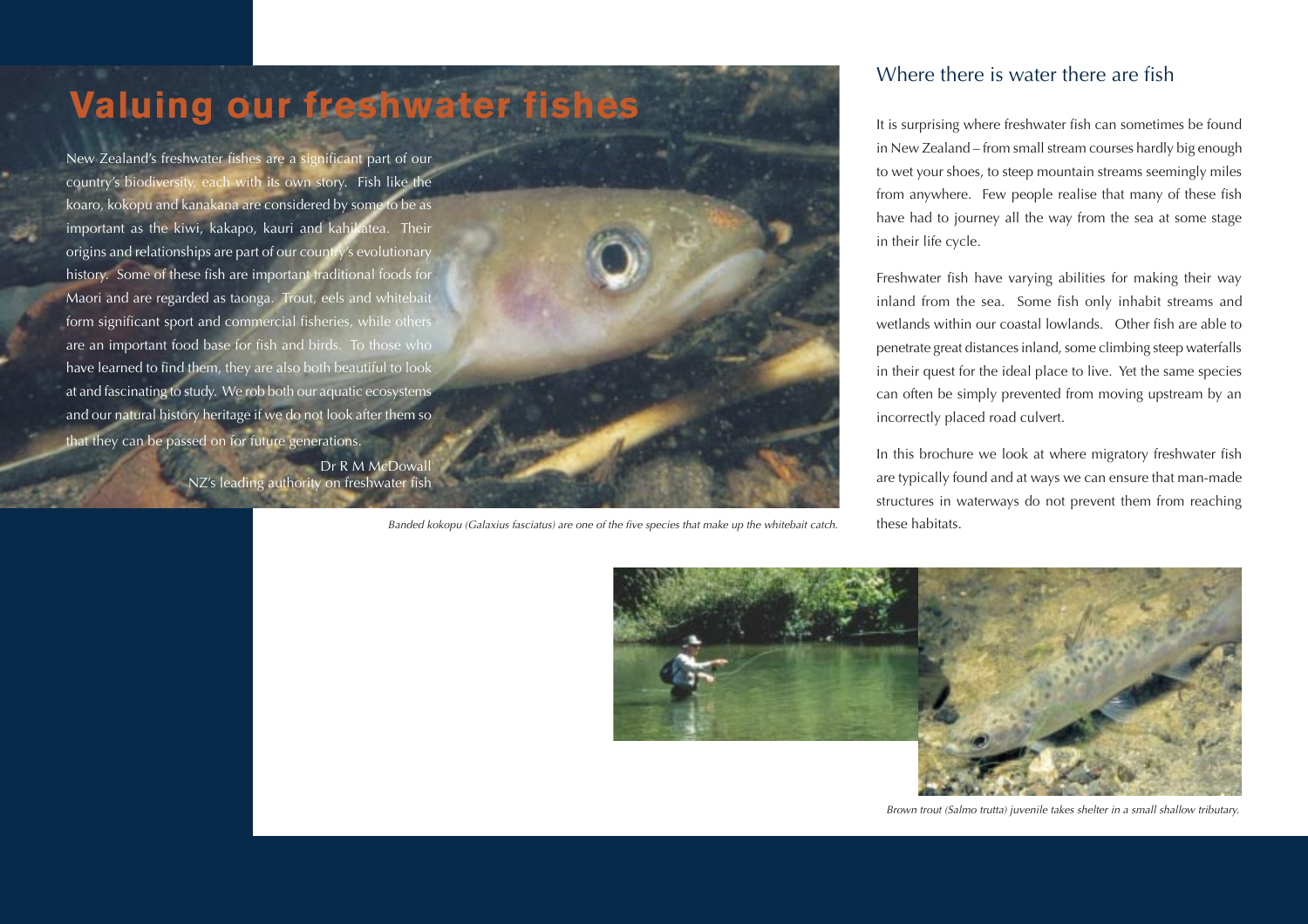### Even small streams are used by fish



This small stream is home to at least five species of fish.

For fish, small streams are as important as large rivers. Streams that some fish choose to live in are so small they can be easily overlooked as habitat for fish. These smaller streams are the usual domain of most New Zealand native freshwater fish, but are also often used by juvenile trout. When viewed collectively, the myriad of small streams throughout New Zealand are house and home to millions of fish. The fish produced and reared in these small streams are the source of valuable fisheries in the rivers downstream.

### Barriers to fish passage limit habitat choice

If barriers are placed in the way of migrating fish, their choice of habitat becomes limited and this in turn causes a decline in their number. Anytime a simple structure such as a culvert is placed in a stream, there is potential for it to impede fish passage. Bridges generally have the least impact on fish passage because their construction usually does not alter the natural characteristics of the stream. However, even a bridge can impede fish passage if it is boxed or has a concrete apron. Concrete aprons are often left to form overhangs or small falls, which prevent most fish swimming past this point.



The overhang and level positioning of this concrete bridge apron will prevent most fish from swimming upstream.

A means of ensuring structures of this sort do not become a problem for fish is shown later in this brochure. Another problem with concrete aprons is that they are usually made level, which means that during low flows there is seldom enough depth of water for fish to swim. Sloping the apron to one side or providing a channel for low flows will allow fish easier passage.

### How can we help fish?

The best time to consider fish passage is before a structure, such as a culvert, is built or placed in a stream. At this stage, the most important consideration is ensuring the structure has a minimum effect on the natural characteristics of the stream. This is done best by choosing a design that does not create a physical feature in the stream course not there previously. For example, the structure should not create a waterfall where there was previously a gentle meander. If this rule of thumb is followed, there is a much better chance that fish will cope with passage past the structure. Of course this is not always possible because some structures such as dams and weirs are purposely designed to alter a stream's character.



The culvert overhang (at right) will prevent fish passsage. The culvert placed at streambed level (left) provides closer to natural conditions all through its length and allows unrestricted access for fish at most flows.

There are all kinds of designs and solutions for providing fish passage at existing structures. In this brochure we present a simple design that can be adapted to a wide range of existing structures. This is not only a proven design but is one that can be easily built without elaborate engineering detail. Because the design is an adaptation of natural stream features it blends well in all surrounds. See details in the final section.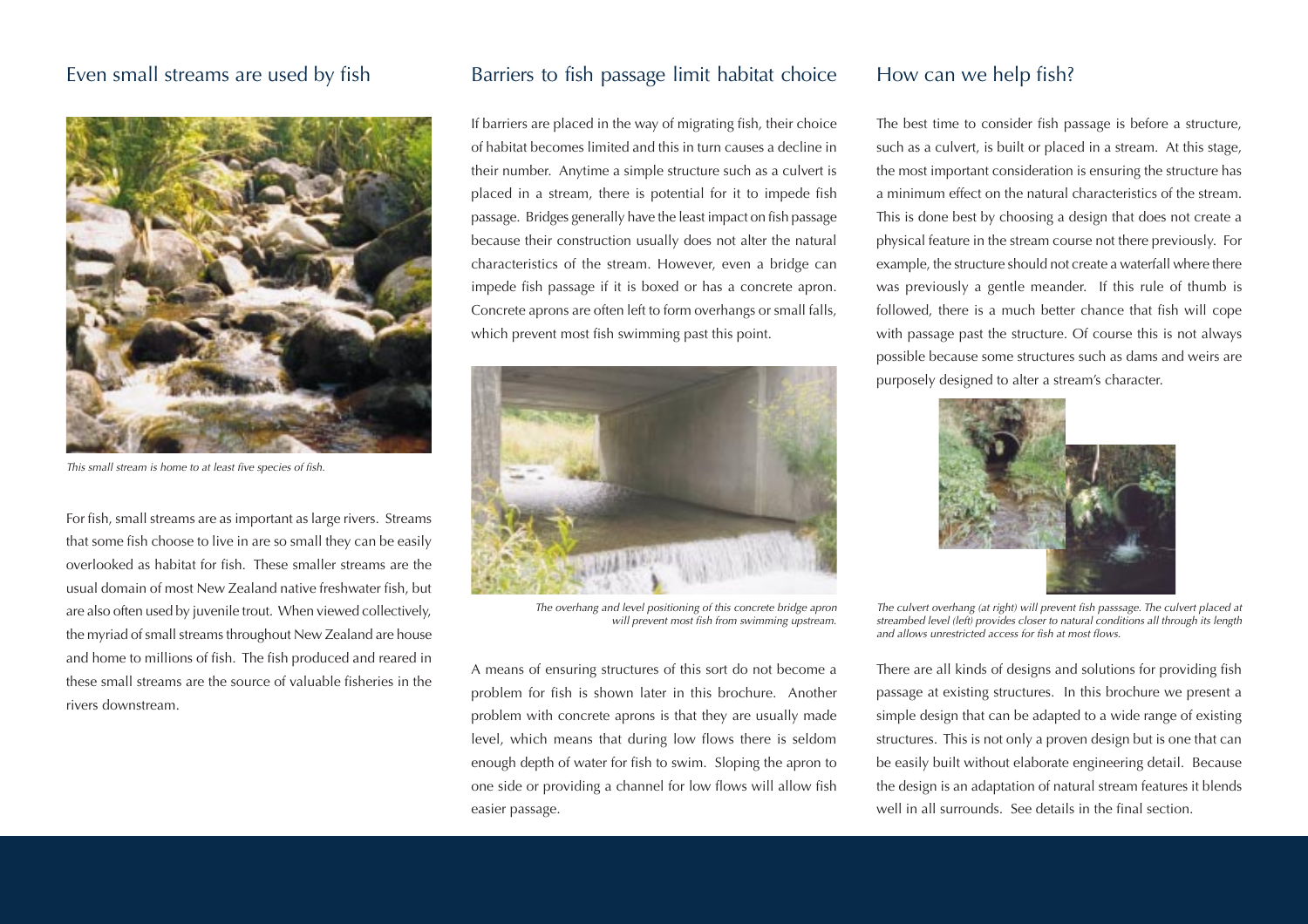Some New Zealand freshwater fish begin their life cycle in the sea. For others, the sea is where they complete their life cycle. This relationship with the sea can result in long and difficult journeys through the ocean as well as up and down rivers. Not all fish found in freshwater have such a complicated life, but in this section we follow the journey of some that do. We also look at some of the human impacts that further complicate the lives of these fish.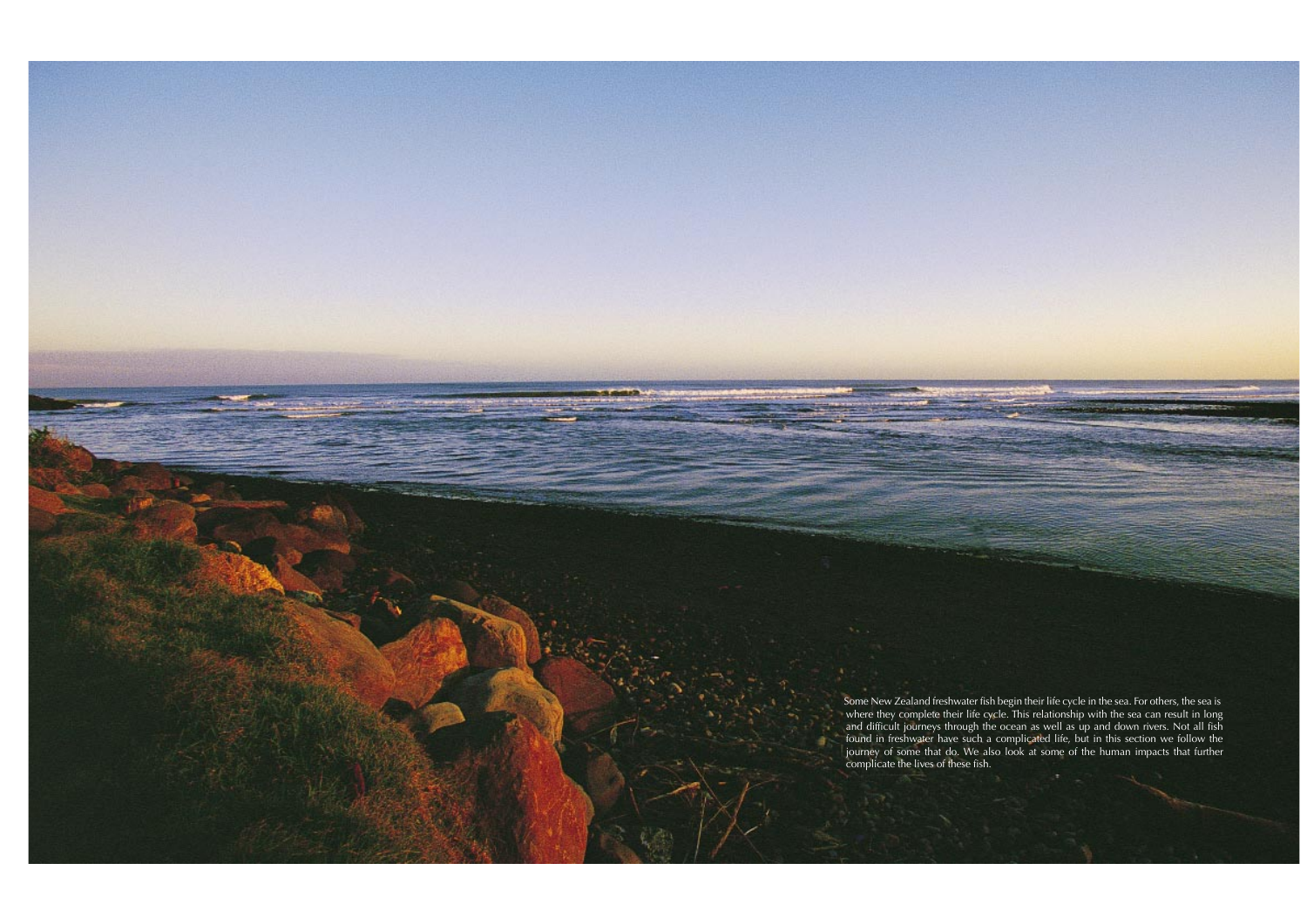

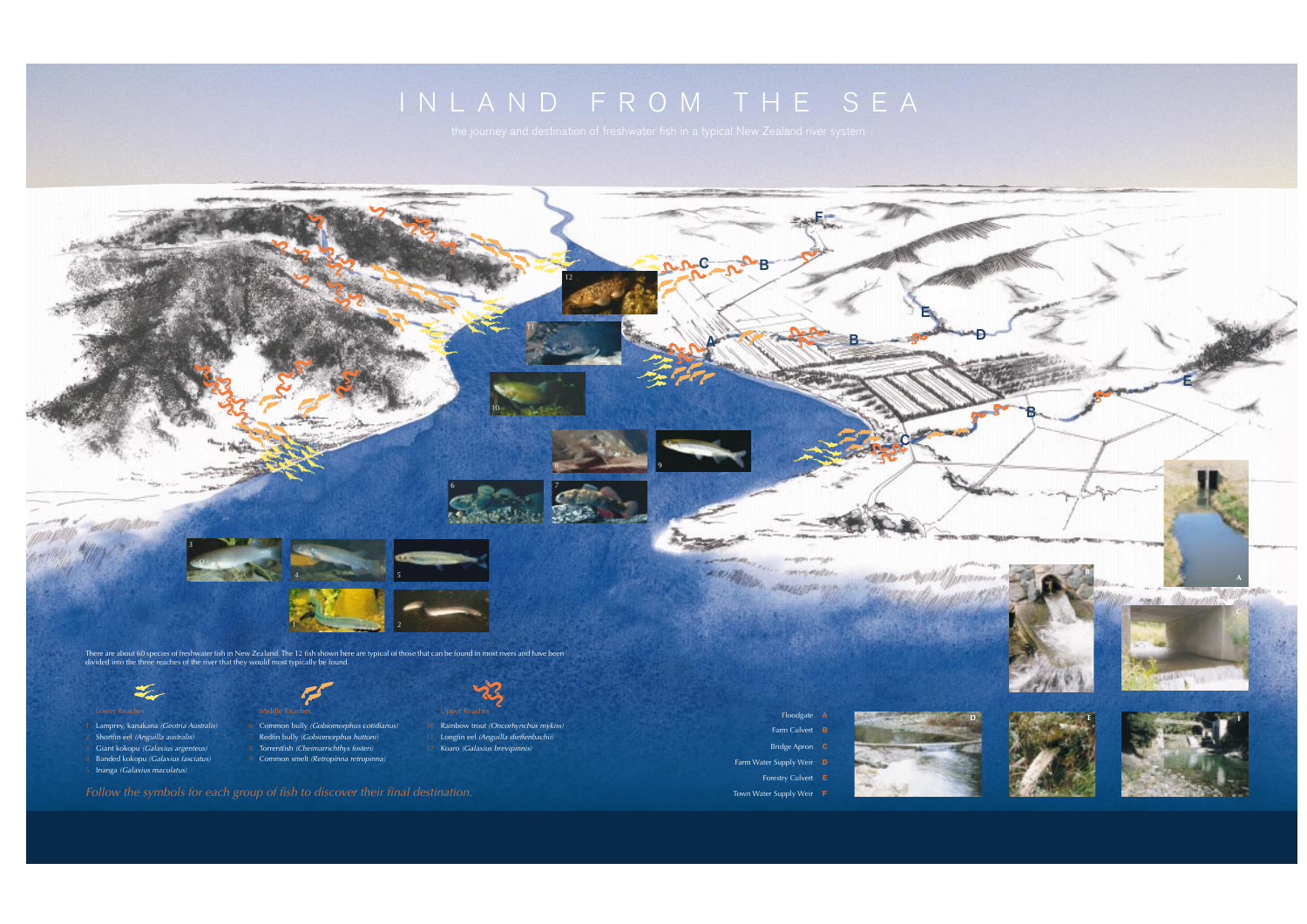## **The Rock Ramp Fish Pass**

### **A multipurpose solution for providing fish passage over low obstructions**



The cross-section of the concrete ramp should be dished into a shallow v shape. This will ensure that during low flows the confined channel will provide a suitable depth of water for fish to swim. During high flows the dished shape of the ramp will provide low velocity shallows and a splash zone along its outer edges that fish will be able to utilise to swim upstream.

Aim for a slope of 1:20. For ramps at structures less than 0.75 m, a ramp slope up to 1:15 can be considered.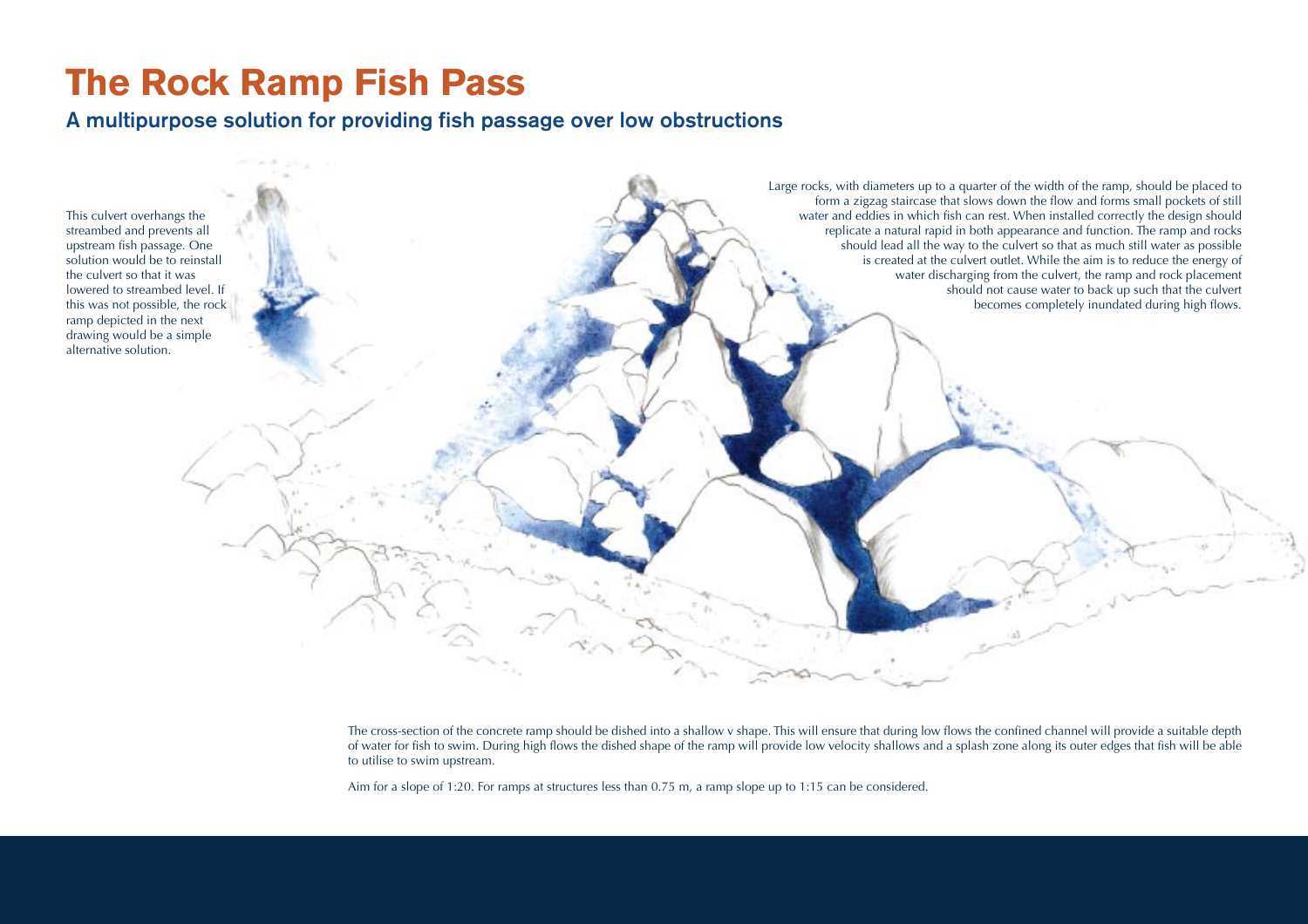The ramp structure at culverts should be built to the full width of the natural stream course. At other structures, such as weirs, a ramp that is narrower than the natural stream channel may need to be considered. In these cases the rock ramp is modified into a fan shape (Weir Improvement drawing). The rock ramp is usually lead out from a slot or depression in the structure designed to allow water to pass down the ramp at any flow. The ramp is extended across the face of the structure as well as downstream. The construction should create numerous channels with varying flow. This will allow a greater chance for fish to find a way onto the ramp and provide a range of flows to suit their various swimming capabilities.

> Benefits or uses of the design – easily adapted for culverts, weirs, bridge aprons and virtually any structure in a river up to about 1.5 m in height.



Weir Improvement

### Guidelines for installation of new culverts

- Choose sites with a minimum of streambed slope
- Culvert width should be as wide or greater than the streambed
- Culvert slope should conform with the natural streambed slope
- Culvert alignment should conform with the natural stream channel
- Embed culvert below the normal streambed
- Allow natural streambed material to settle throughout the culvert length
- Armour the inlet and outlet with rock or other suitable material
- Ensure maintenance and monitoring